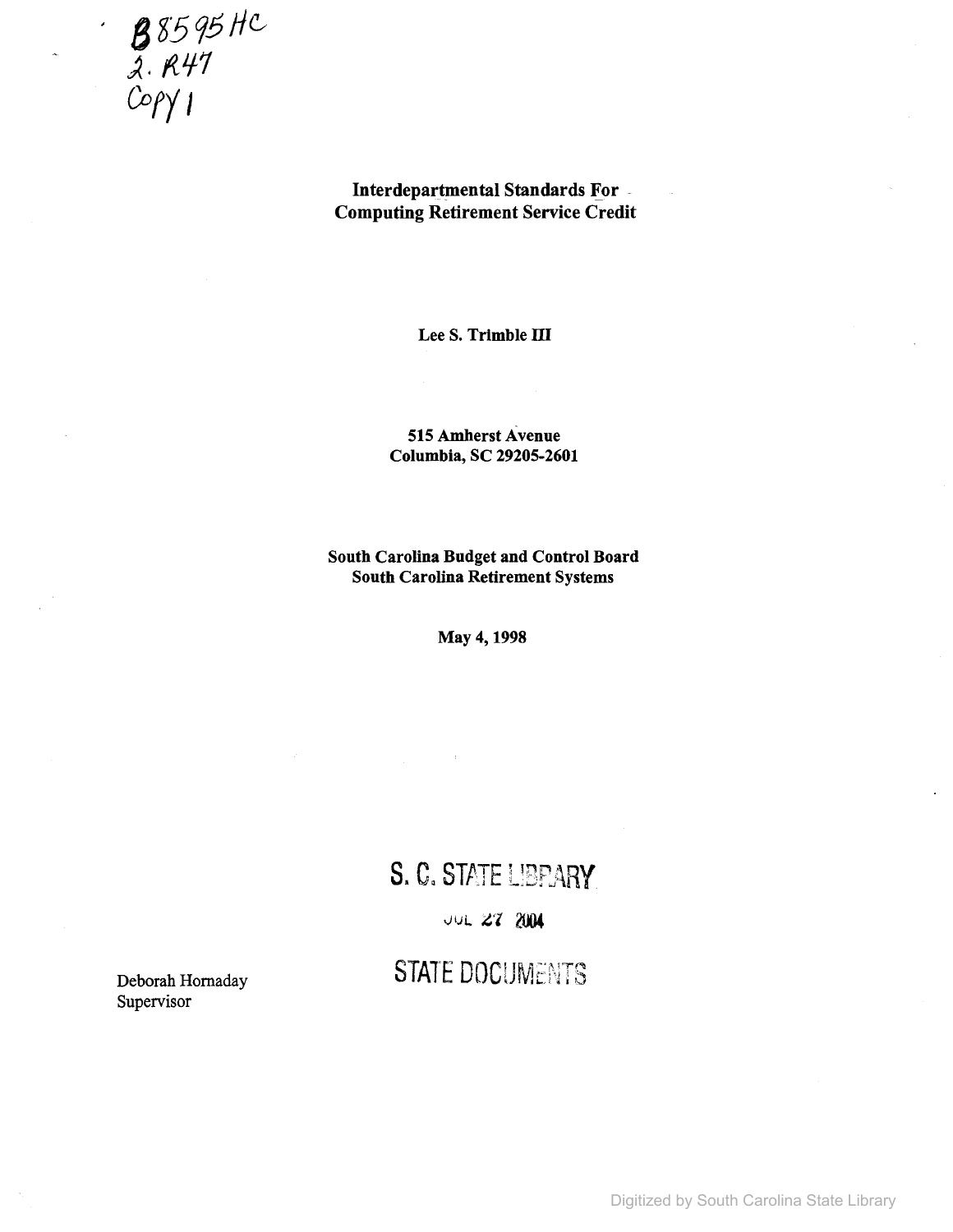### **I. Problem**

South Carolina Retirement Systems administers four discrete retirement systems for a wide variety of public sector employees. The systems currently offer qualified contributing members thirty-seven categories of service credit that can be applied to individual retirement accounts. Of these, seven types of service credit consistently account for more than seventy percent of transaction volume. Each type of service credit is governed by separate provisions of state law and requires the application of disparate computational rules and eligibility parameters.

Within the South Carolina Retirement Systems six different organizational units are involved in either the calculation of service credit eligibility or the subsequent audit of such calculations. The Customer Service, Service, and Counseling units regularly perform service credit computations requested by contributing members, while three Financial Services units are tasked with the final audit offiles for accuracy. Due to the complexities of the existing system and periodic changes in policy, occasional discrepancies have arisen in computational methodology or policy interpretation among the units involved. Although the computation and audit process operates with acceptable efficiency, process improvement can nevertheless be effected with modest effort by achieving a higher degree of standardization in the methods used within the organization to determine eligibility and award of service credit. Positive results ofthis process improvement would include reductions in redundant effort and expedited handling of member requests.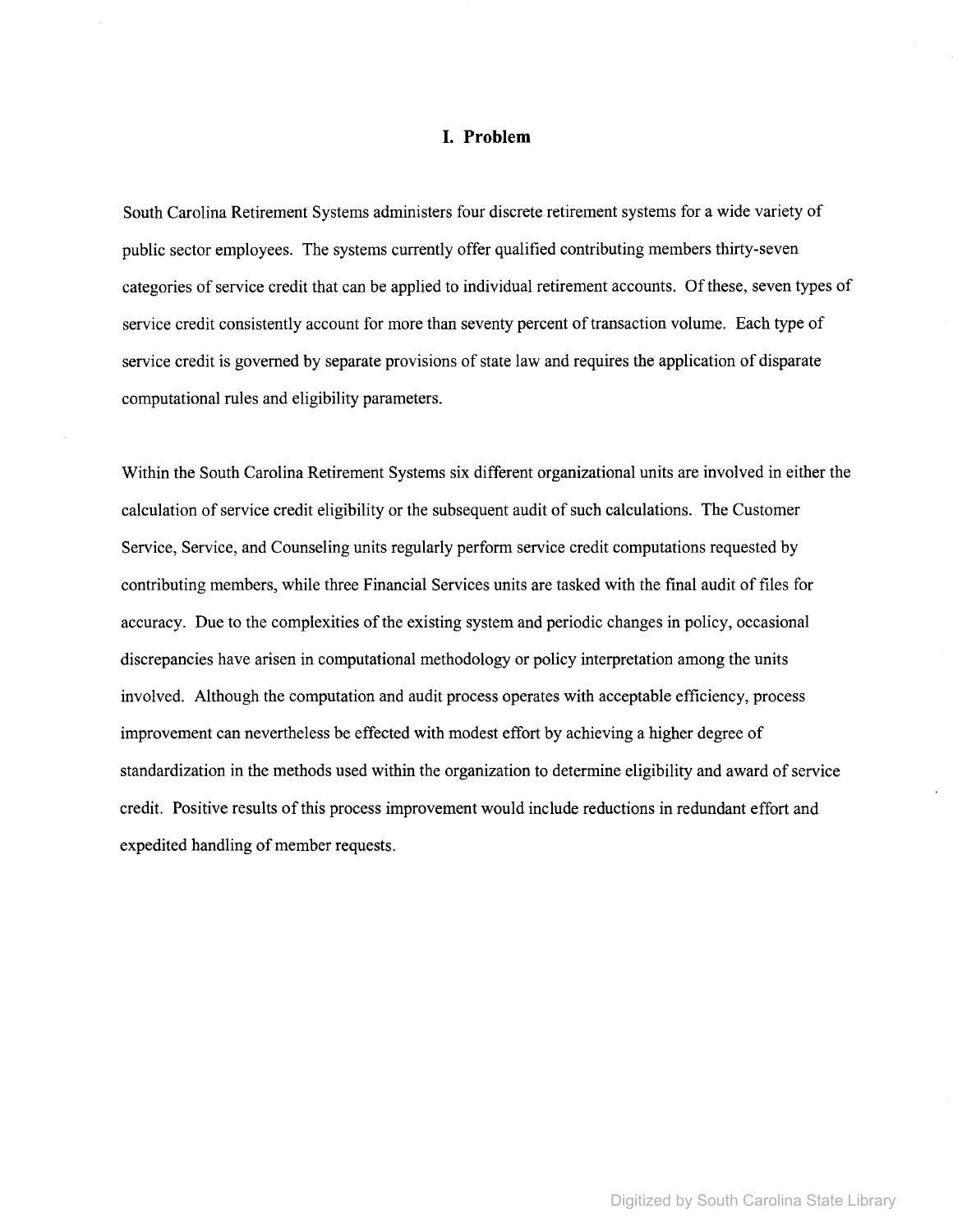#### **II. Goal**

The goal of this project is the publication in July 1998 of a set of interdepartmental standards for the computation ofretirement service credit and eligibility criteria applicable to seven high-volume categories ofretirement service purchase. This publication will result from consensual development of standardized computational procedures by an interdepartmental team of subject matter experts. The author will facilitate the process using team skills developed as a CPM candidate.

### **III. Cause Analysis**

Ironically, in an organization literally seething with hard data, the current availability of productivity statistics borders on the anecdotal. This anomaly derives chiefly from an historical organizational focus on intuitive rather than statistical approaches to problem solving. Generic data collection deficiencies have been exacerbated by other institutionalized behavioral characteristics, not the least of which has been a somewhat parochial intradepartmental attitude toward information sharing and the interpretation and application of existing policies.

With specific reference to service purchase calculation methodology, a number of organizational phenomena have come into play, including:

- serious inconsistencies in service purchase eligibility criteria established by law, originally written in the 1940's and amended over a 50-year period.
- a profusion of agency-level policies which have been formulated, modified, abandoned, reestablished, and remodified over the years.

organizational process myopia caused by the pressure oflong-standing workload backlogs.

lack of formalized staff training caused by work priorities driven by calculation backlogs.

a general lack of interdepartmental liaison and communication.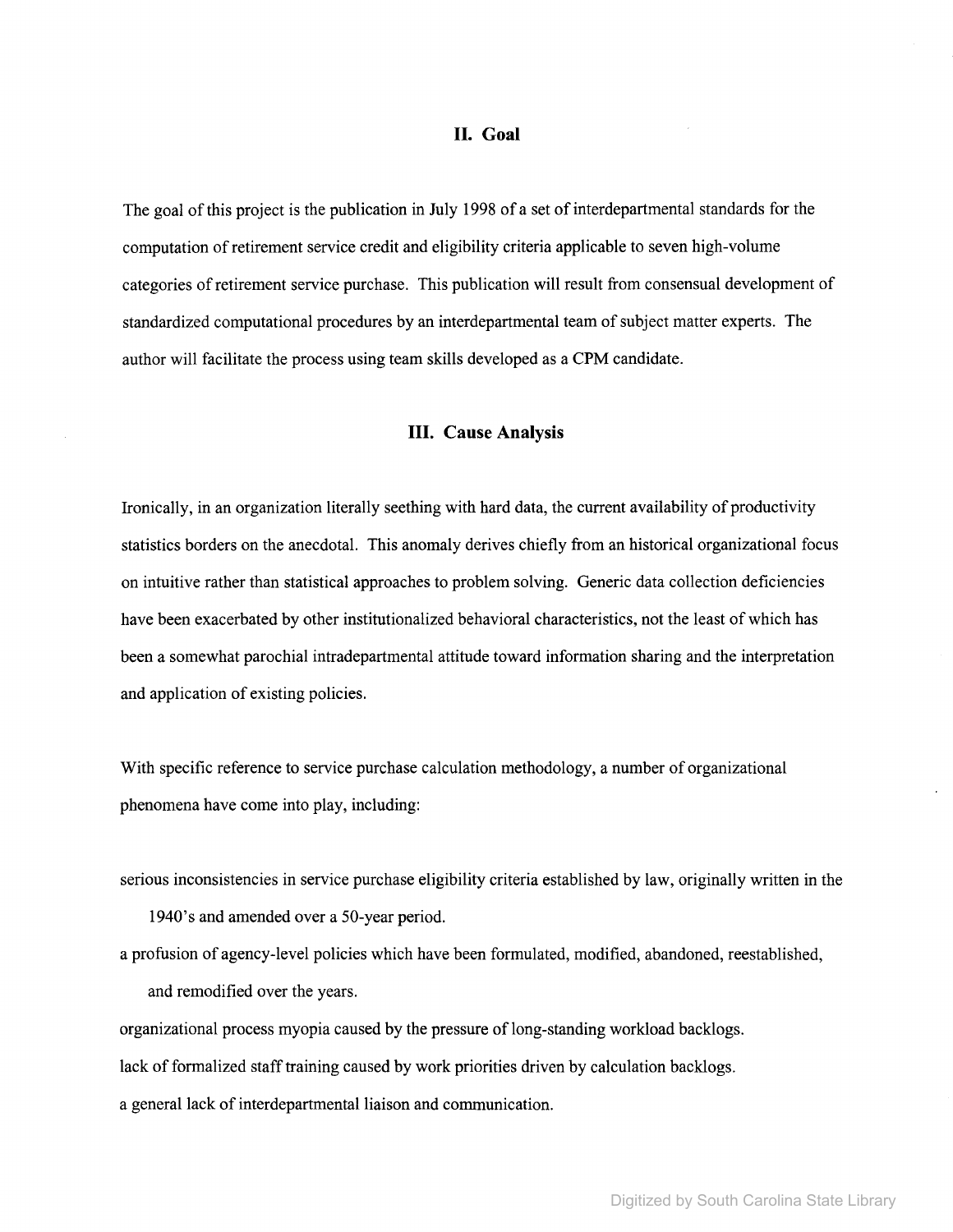### **IV. Implementation Plan**

Although much of the CPM curriculum was helpful in the development of this project, the information provided in Team Skills, Tools and Techniques for Teams, and Change Management was of particular interest.

### **1. Proposed Schedule**

The original concept of this project entailed a team effort directed specifically at the establishment of organizational standards for computational methodology for a targeted group of service purchase calculation types. The timeline presented below is achievable and will yield a finished product in place for implementation in Fiscal Year 1999.

| January 1998           | Identify participating team members. Identify<br>significant elements of computational process by<br>survey and/or personal interview of team members.<br>Establish and disseminate tentative agenda. |  |  |
|------------------------|-------------------------------------------------------------------------------------------------------------------------------------------------------------------------------------------------------|--|--|
|                        | Meeting 1 - Establish team ground rules. Finalize<br>defined goals and agenda.                                                                                                                        |  |  |
| February 1998          | Meeting 2 - Begin to address specific issues of<br>standardization and achieve process consensus.                                                                                                     |  |  |
| March 1998<br>May 1998 | Meeting 3 - Continue development of standards.<br>Complete development of standards.                                                                                                                  |  |  |
|                        | Prepare draft document and circulate to team members<br>for review and comment.                                                                                                                       |  |  |
| June 1998              | Revise draft document and circulate to department<br>managers for comment.                                                                                                                            |  |  |
|                        | Initiate collation of baseline performance data.                                                                                                                                                      |  |  |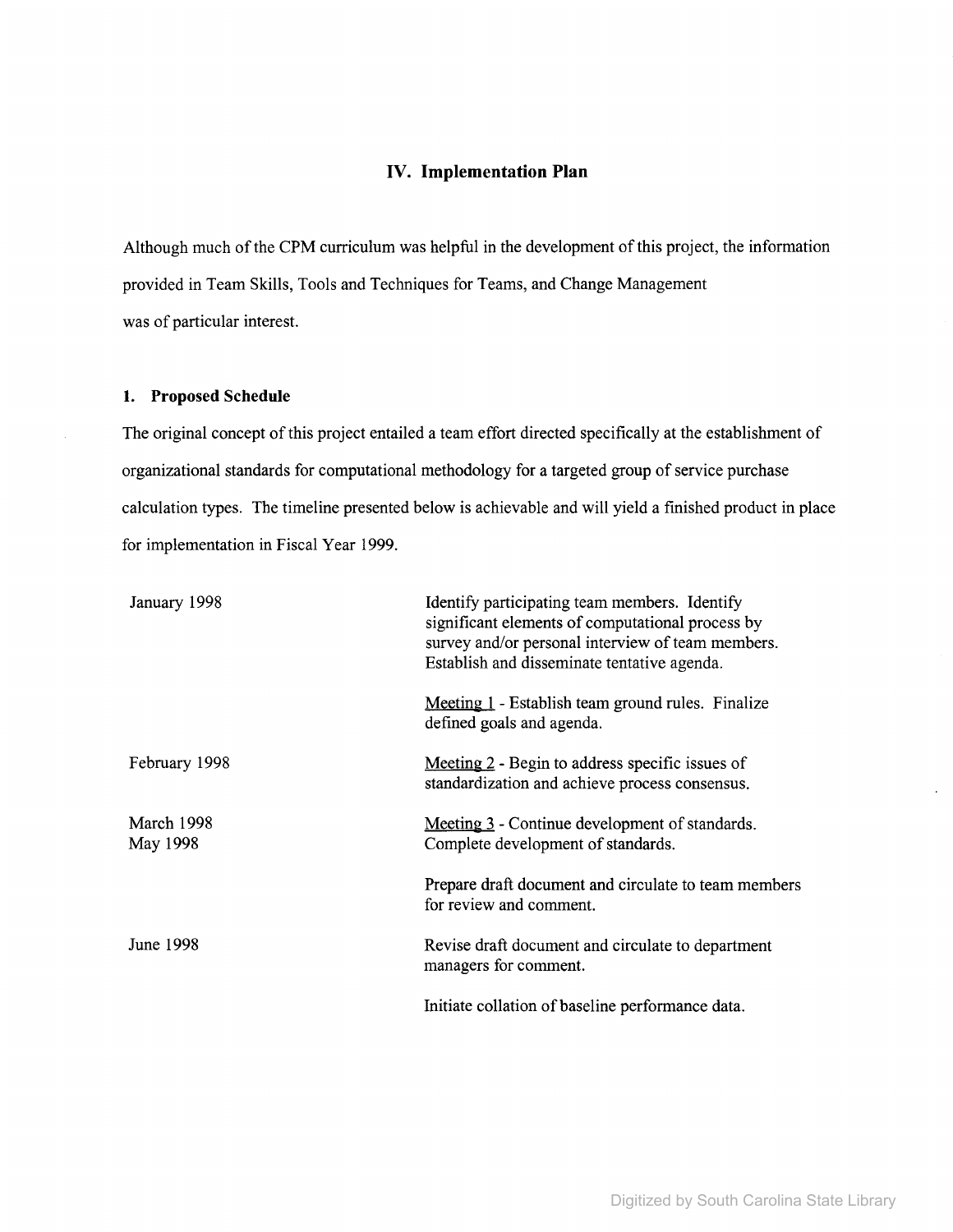| July 1998             | Publish final document for organization-wide use.<br>Implement staff training as needed to maintain<br>consistency in application of computational standards. |
|-----------------------|---------------------------------------------------------------------------------------------------------------------------------------------------------------|
|                       | Initiate data collection for comparison to April-June<br>1998 baseline data.                                                                                  |
| Fiscal Year 1998-1999 | Periodic review of data comparisons and calculation<br>procedures to identify necessary adjustments.                                                          |

### **2. Operational Definitions and Procedures**

This project is intended to yield a higher degree of consistency in the calculation of the seven high-volume types of retirement service purchase described at Appendix A. Evaluation of performance improvement will be keyed to error rates reported after final audit of the service purchase calculations by the Financial Services Department. Pending the development of automated tracking tools, error data will be collected and processed as described below.

- Error data for the baseline period will be collected by the author via liaison with the Financial Services Department.
- Beginning in July 1998 error data will be collected weekly by the author using the checksheet format depicted at Appendix B.
- Clerical errors such as numerical transpositions, typographical mistakes, etc. (rare anomalies), will be excluded from consideration as irrelevant to the project context.
- Error data will be collated quarterly, indexed by purchase code, and analyzed for type, frequency, and volume.
- Quarterly error data analysis will be reviewed and reported to management with recommended follow-up action.

#### **3. Resources**

This project requires no external resources or additional funding. The principle cost will be in terms of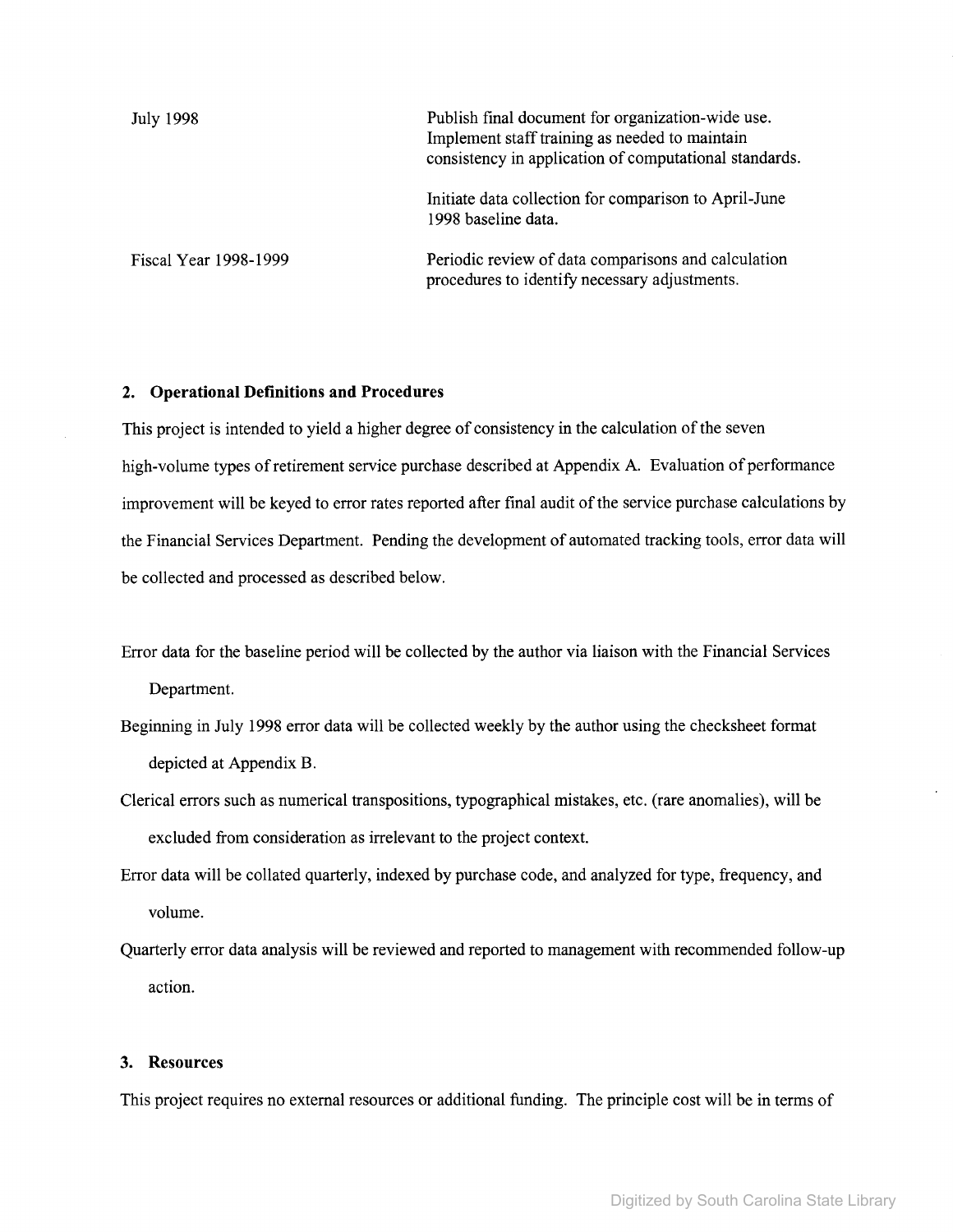human assets. The proposed implementation plan will involve approximately 144 staff hours in the teaming phase and 7 staff hours weekly for subsequent data collection and analysis.

### **4. Obstacles**

Historically, SCRS operations have been conducted in a manner that encouraged intuitive rather than analytical approaches to problem solving. Management has demanded quick-fix solutions with insufficient consideration of long-term effects or true process improvement. This institutionalized behavior has created an environment resistant to analytical methods.

Recent management and staff turnover and the significant decrease in work backlog now afford greater opportunity to pursue long-term process improvement. The chief current obstacles to analytical problem solving, in the context of this project, are:

the lack of readily available performance data from the MIS system in place and a one- to two-month delay between the original calculation for a purchase and its final audit for accuracy

by the Accounting Department.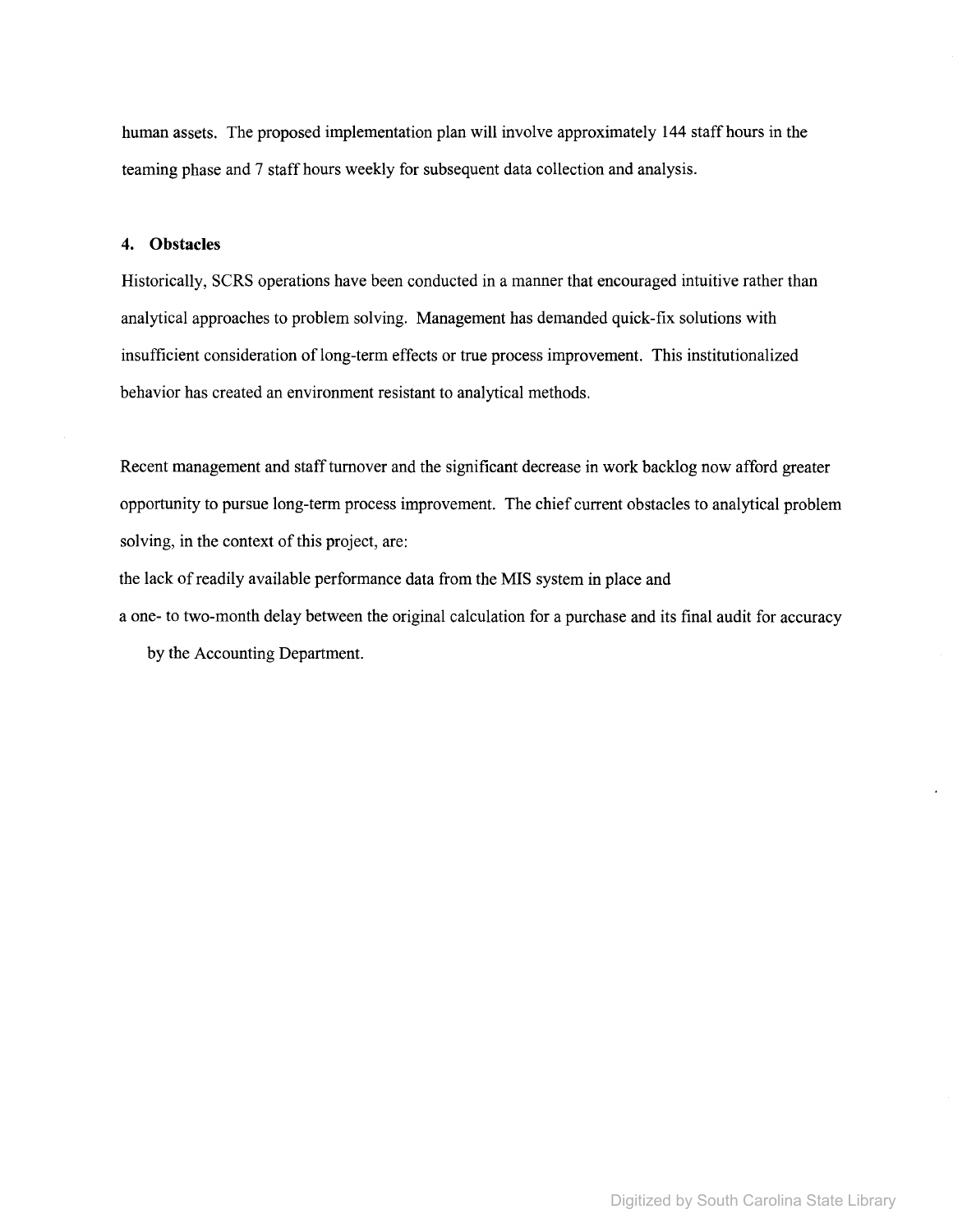### **5. Evaluation**

It is the author's intent to evaluate computational standardization efforts using three concurrent techniques:

- Personal liaison with the four organizational departments involved in service purchase calculations with a view toward development of future staff training in pertinent skill areas
- Passive observation of calculation activities within the four departments to evaluate adherence to established computational standards
- Development, collection and evaluation of hard data relating to efficiency and accuracy of service purchase calculations using 4th Quarter FY 1998 data (peak annual volume period) as a baseline. To this end, four requests for system changes to the existing database program have been submitted. Pending the development of automated tracking tools the checksheet format at Appendix B will be used.

The expected outcome of this process improvement effort is a reduction in service purchase calculation errors of 30 percent or more. In order to track performance improvement trends, quarterly error data will be compared to baseline data in October 1998 and January 1999. The author anticipates ongoing analysis of this data to identify specific high-frequency error types and frequency of errors associated with one or more specific types of service purchase transactions.

No significant service purchase procedural changes are foreseen in the near future. Should such changes occur, computational methodology and data analysis techniques will be adjusted accordingly.

### **V. Interim Changes**

A set of seven calculation checklists derived from this project can be found at Appendix A.

Since the inception of this project a number of new areas of emphasis have evolved as a result of the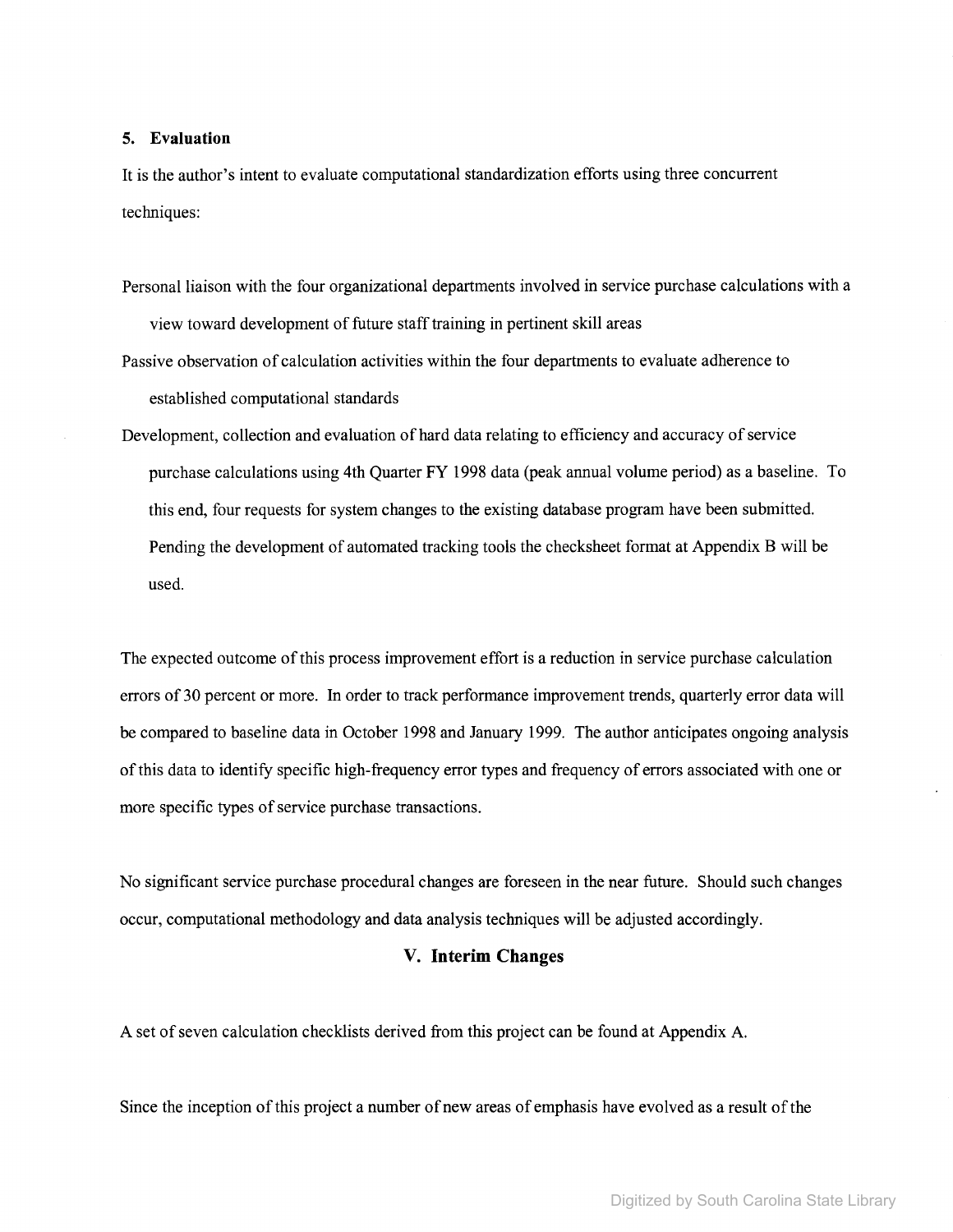continuing evolution of the organization. The processes listed below, all of which exercise some degree of influence on this project, have developed since May 1997.

- SCRS is embarked upon a long-term campaign to effect the recodification of state law pertaining to retirement service. When completed, this effort will significantly reduce the inconsistencies which currently exist in that body of law.
- The Service Department has in draft a procedures manual which addresses service purchase calculation and policy. The document will incorporate material derived from this project. It will provide a standard reference source on service purchase processes for members of the organization. Publication of this document should occur in June 1998.
- Selected personnel actions have resulted in increased stability and training levels among the people directly involved in service purchase calculations.
- The Service Department has provided training to several groups of employees from other departments in an ongoing effort to improve technical proficiency in service purchase computation.
- In the period May 16, 1997 through April 24, 1998 the backlog of service purchase calculations has been reduced by more than 95 percent. The most fortuitous internal result of this improved situation will be that the departmental focus for FY 1999 will be on long-term process improvement and staff development.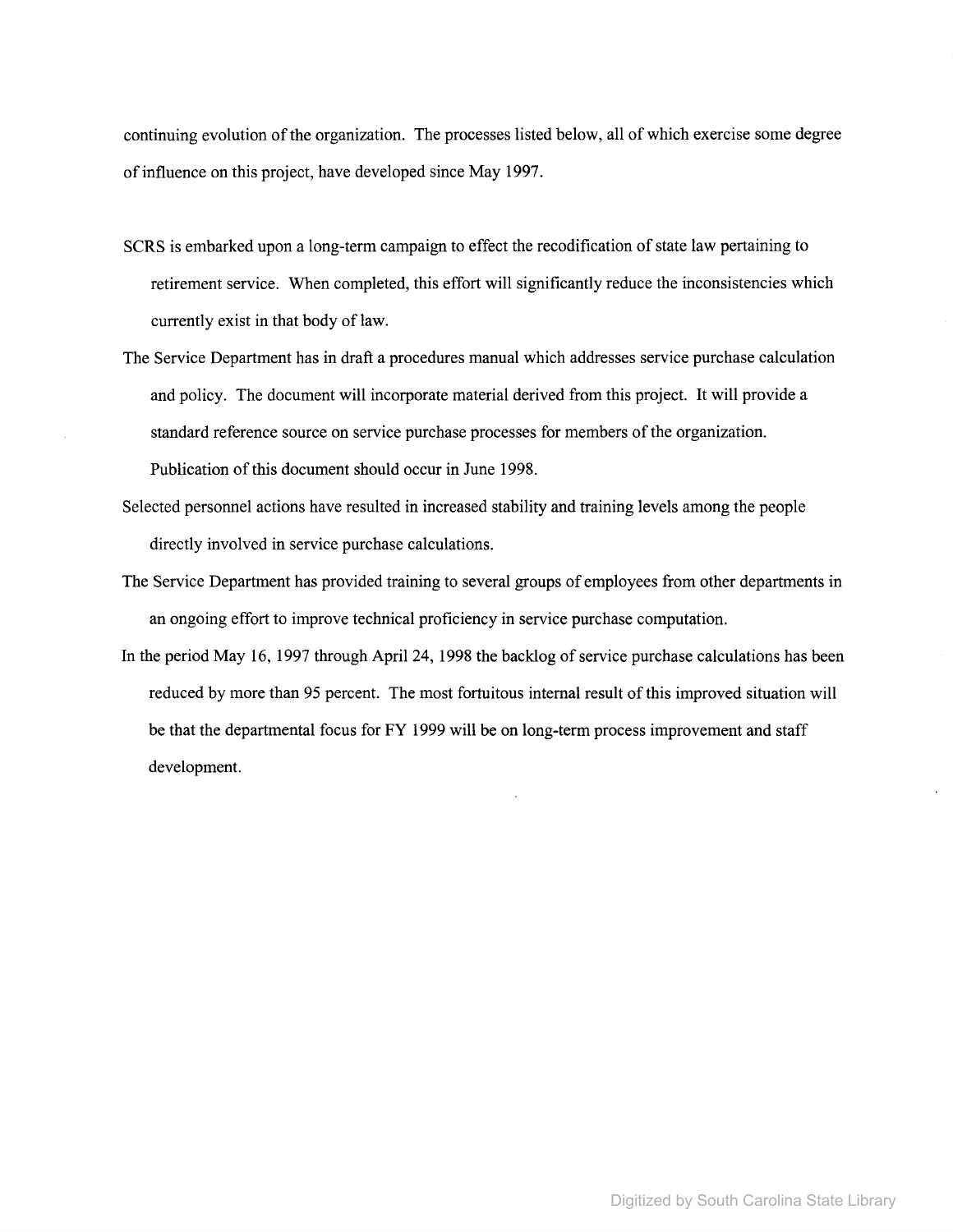## Appendix A

#### **Service Purchase Quality Checklists**

Checklists are provided for the seven most common types of service purchase calculations. These checklists can be used as training vehicles for new employees performing service purchase calculations or as quality checks for subsequent audit of the calculations. The types of service purchases addressed are:

Withdrawal - Member is restoring a period of prior service withdrawn from the system

Non-member - Member is purchasing eligible service in a non-contributory status

Military - Member is purchasing an eligible period of active duty military service

Retroactive Maternity Leave - Member is purchasing eligible period(s) of time in LWOP status for maternity reasons

Retroactive Educational Leave - Member is purchasing eligible periods of formal education

Out of State - Member is purchasing eligible service performed outside South Carolina

Federal- Member is purchasing eligible service with the Federal Government, excluding active military service.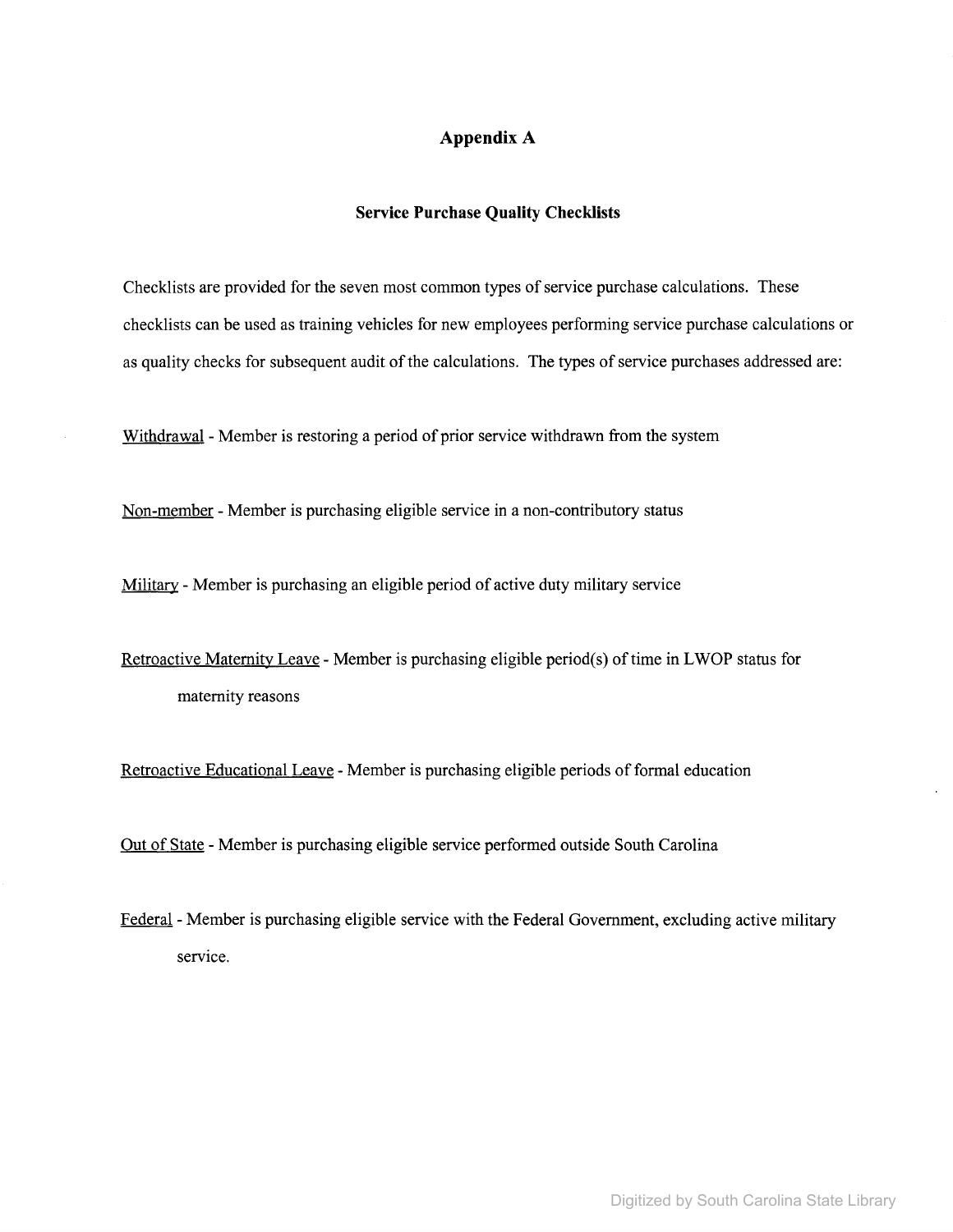# Withdrawal

# Service Checklist

| <b>Employee Name</b> |             |             | SS#         |             |
|----------------------|-------------|-------------|-------------|-------------|
| System:              | <b>SCRS</b> | <b>PORS</b> | <b>GARS</b> | <b>JSRS</b> |

| Check service request date and receipt date                       |
|-------------------------------------------------------------------|
| months<br>Verify service by ledger card - total:<br>days<br>vears |
| Check verified service against calculated service                 |
| Check WD date                                                     |
| S<br>Check WD amount                                              |
| Check WD service for overlap with current service                 |
| Check service request date                                        |
|                                                                   |

Notes and Service Calculations

 $\cdot$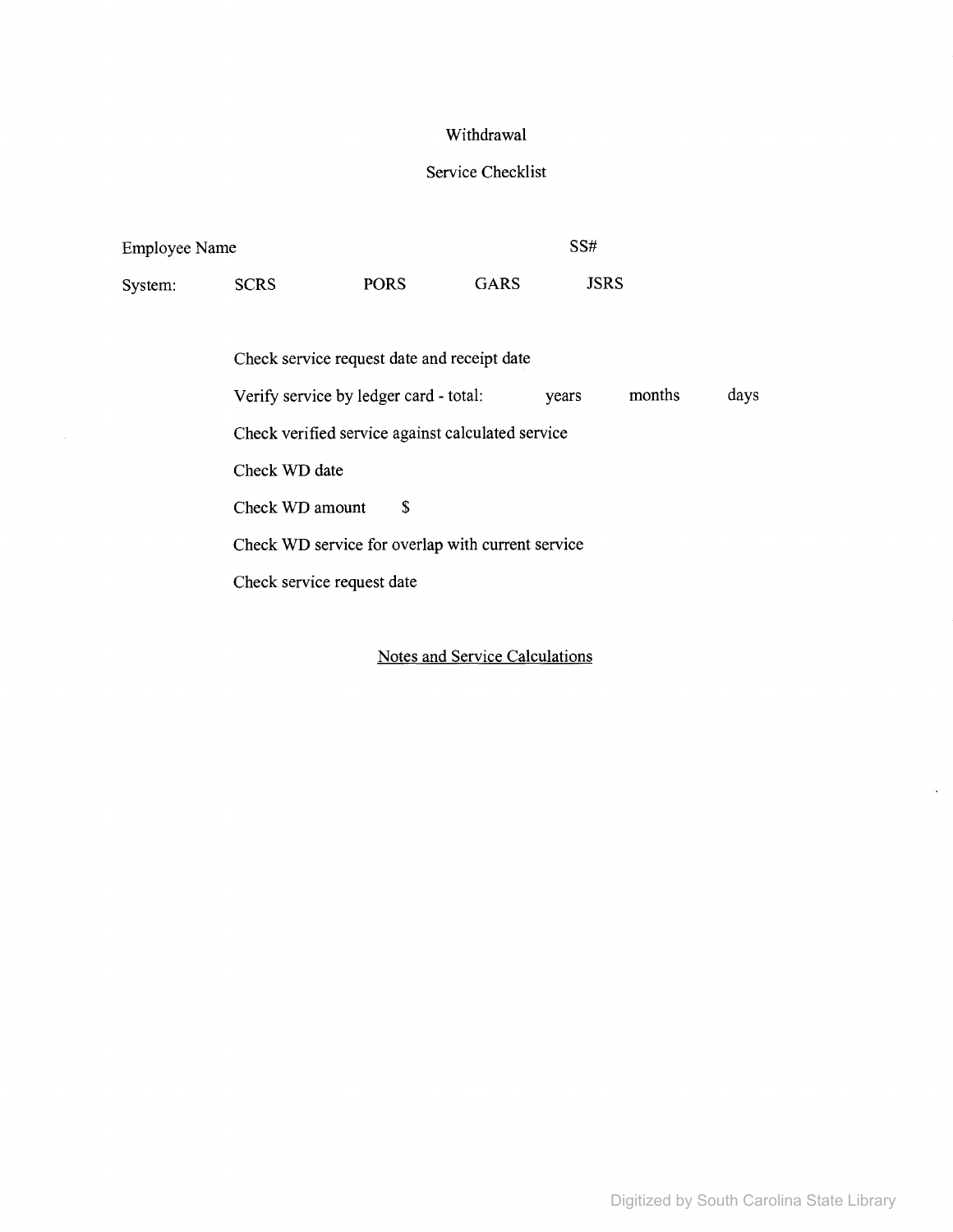### Non-member

# Service Checklist

| <b>Employee Name</b> |             |             | SS#  |             |
|----------------------|-------------|-------------|------|-------------|
| System:              | <b>SCRS</b> | <b>PORS</b> | GARS | <b>JSRS</b> |

Check service request date and receipt date Check employer service verification Check for service overlap with credited member service Check current salary verification \$ Compute APC \$ Figure to be used: Current Salary AFC

Notes and Service Calculations

 $\ddot{\phantom{a}}$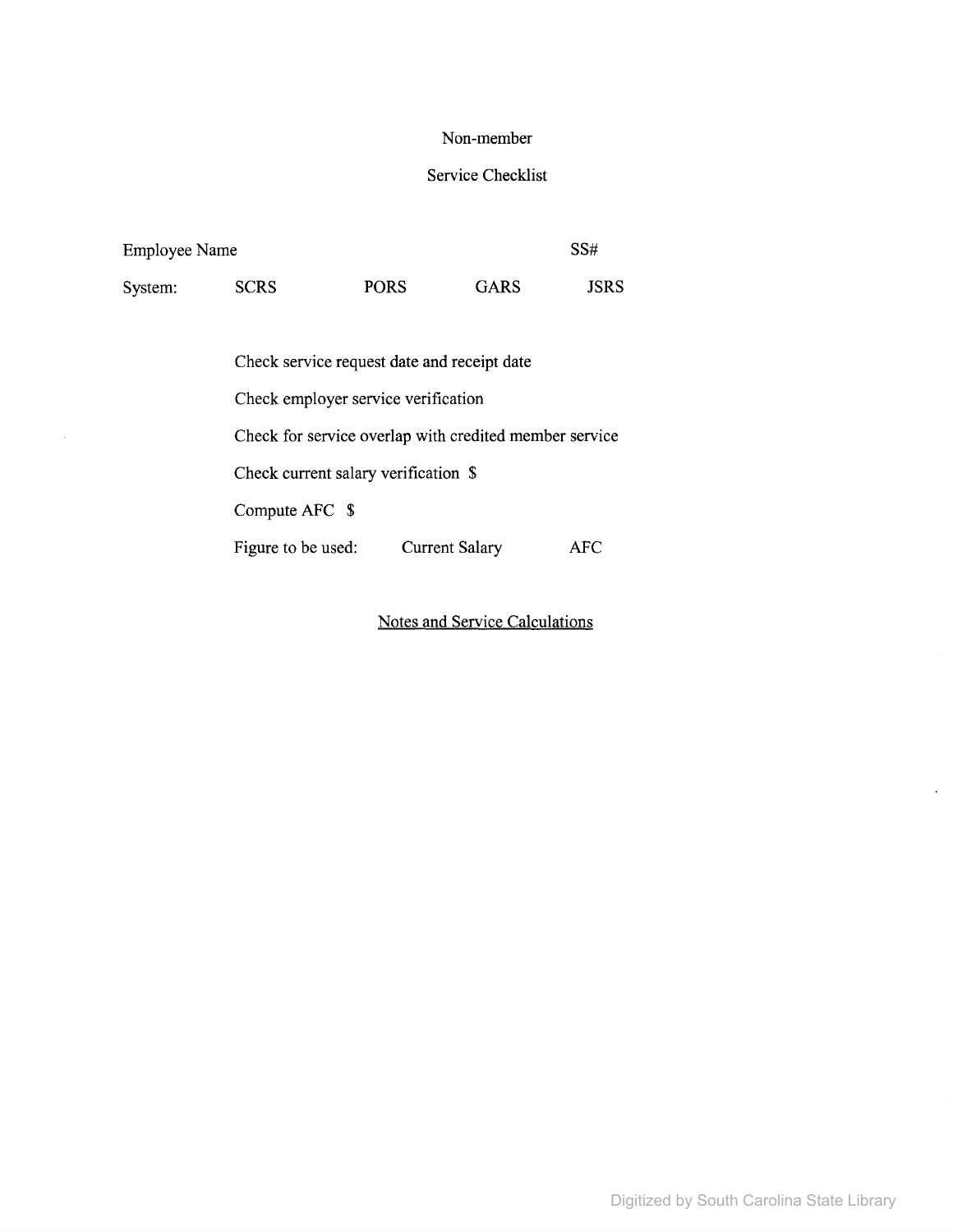# Military

# Service Checklist

| <b>Employee Name</b> |             |             |             | SS#         |
|----------------------|-------------|-------------|-------------|-------------|
| System:              | <b>SCRS</b> | <b>PORS</b> | <b>GARS</b> | <b>JSRS</b> |

| Check service request date and receipt date             |  |  |      |  |
|---------------------------------------------------------|--|--|------|--|
| Check military service verification (DD214 or other)    |  |  |      |  |
| Check for service overlap with credited member service  |  |  |      |  |
| Amount of service prior to 1/1/1976:<br>months<br>years |  |  | days |  |
| Check for lost time on service verification             |  |  |      |  |
| Check member record for beginning salary: \$            |  |  |      |  |

Notes and Service Calculations

 $\ddot{\phantom{1}}$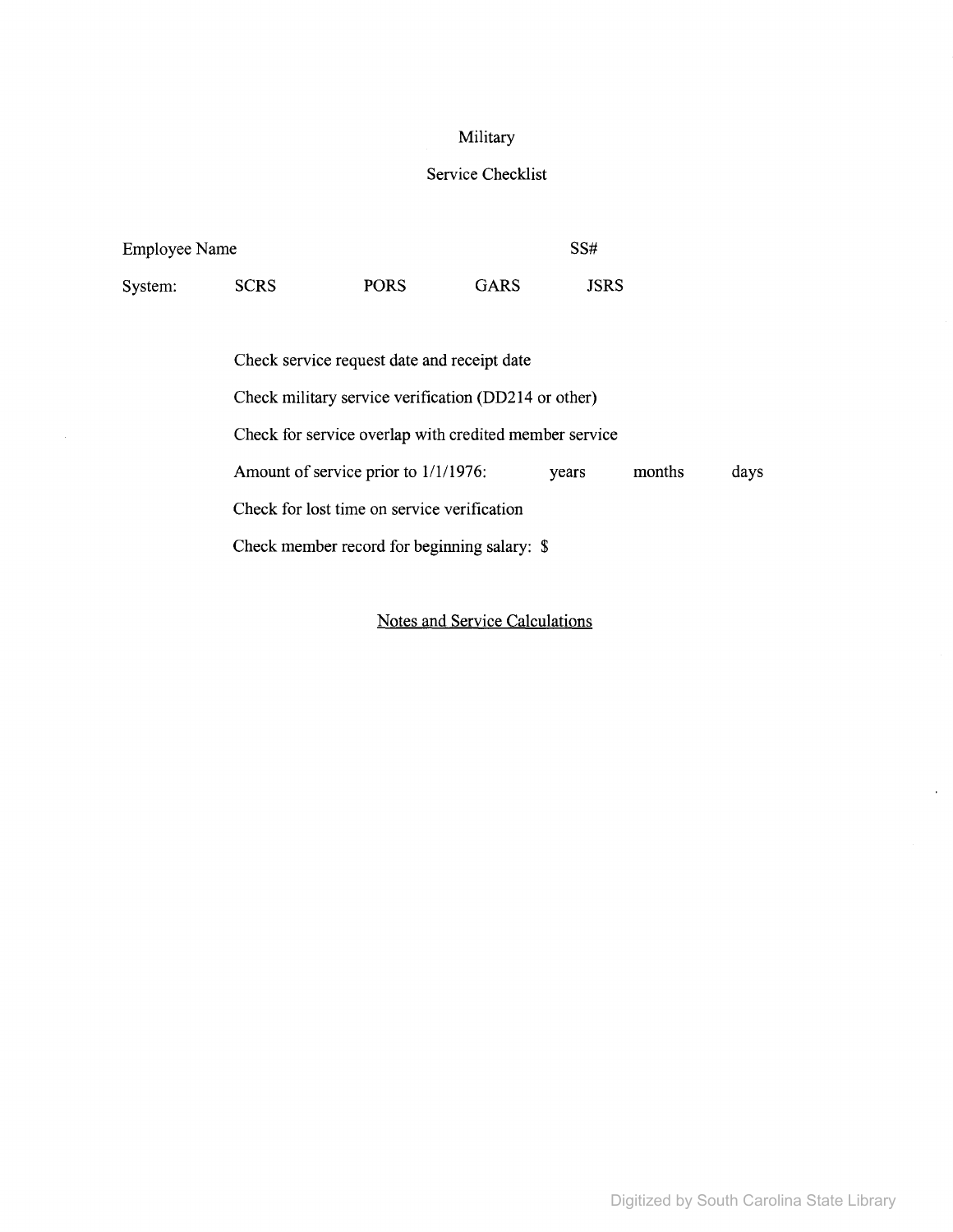# Retroactive Maternity Leave

# Service Checklist

| <b>Employee Name</b> |             |             | SS#         |      |
|----------------------|-------------|-------------|-------------|------|
| System:              | <b>SCRS</b> | <b>PORS</b> | <b>GARS</b> | JSRS |

| Check service request date and receipt date                      |  |  |  |  |
|------------------------------------------------------------------|--|--|--|--|
| Check for proof of birth verification(s) for maternity period(s) |  |  |  |  |
| Check employer service verification(s) if required               |  |  |  |  |
| Check for service overlap with credited member service           |  |  |  |  |
| Check for eligibility of LWOP period(s)                          |  |  |  |  |
| Check current salary verification<br>S                           |  |  |  |  |
| Compute AFC \$                                                   |  |  |  |  |
| Figure to be used:<br>Current Salary<br>AFC                      |  |  |  |  |

Notes and Service Calculations

 $\ddot{\phantom{1}}$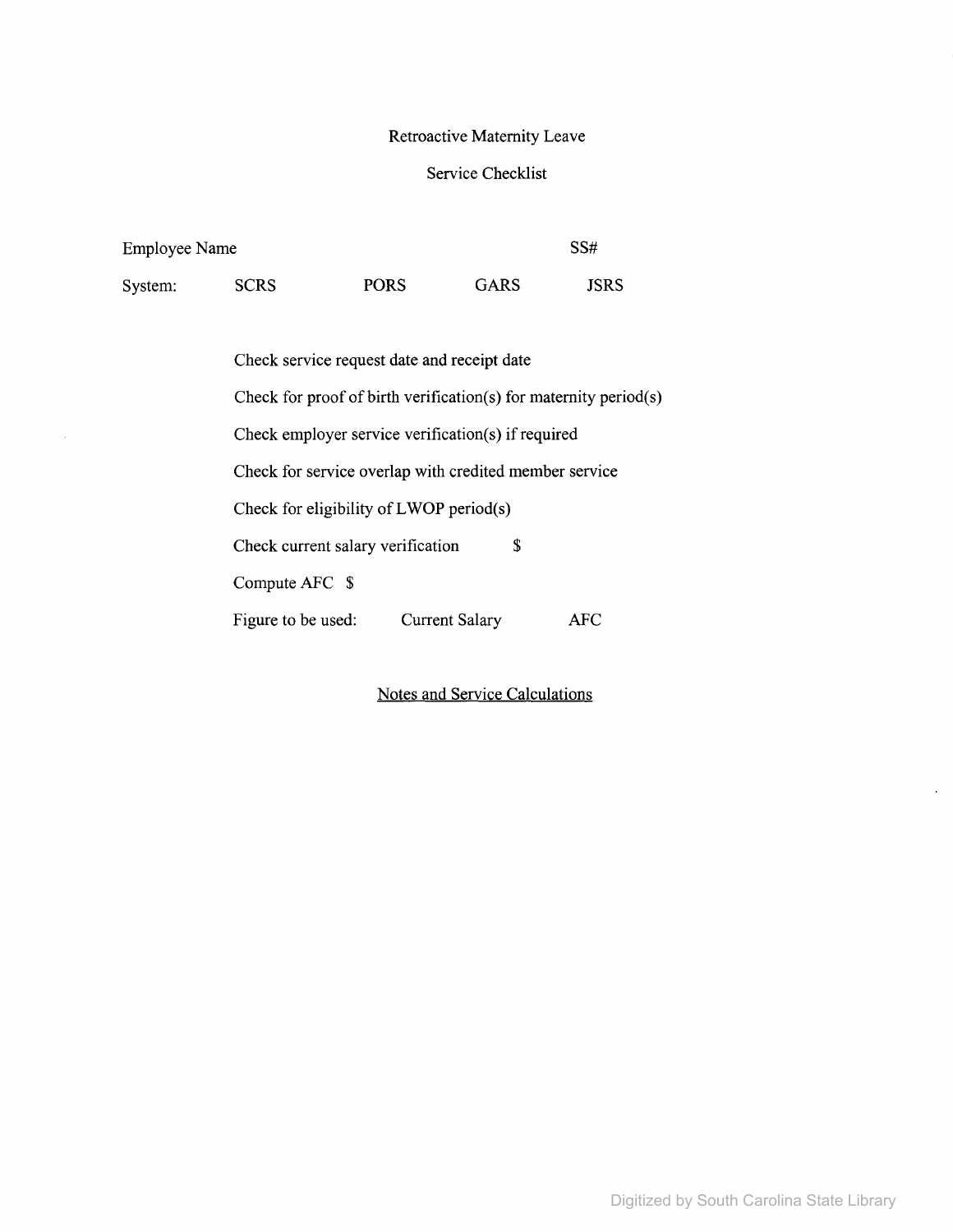### Retroactive Educational Leave

## Service Checklist

| <b>Employee Name</b> |             |             |      |             |
|----------------------|-------------|-------------|------|-------------|
| System:              | <b>SCRS</b> | <b>PORS</b> | GARS | <b>JSRS</b> |

Current Salary AFC Check service request date and receipt date Check school transcripts for eligible period(s) of educational leave Check for service overlap with credited member service Check for eligibility of  $LWOP$  period(s) Check current salary verification \$ Compute AFC \$ Figure to be used:

Notes and Service Calculations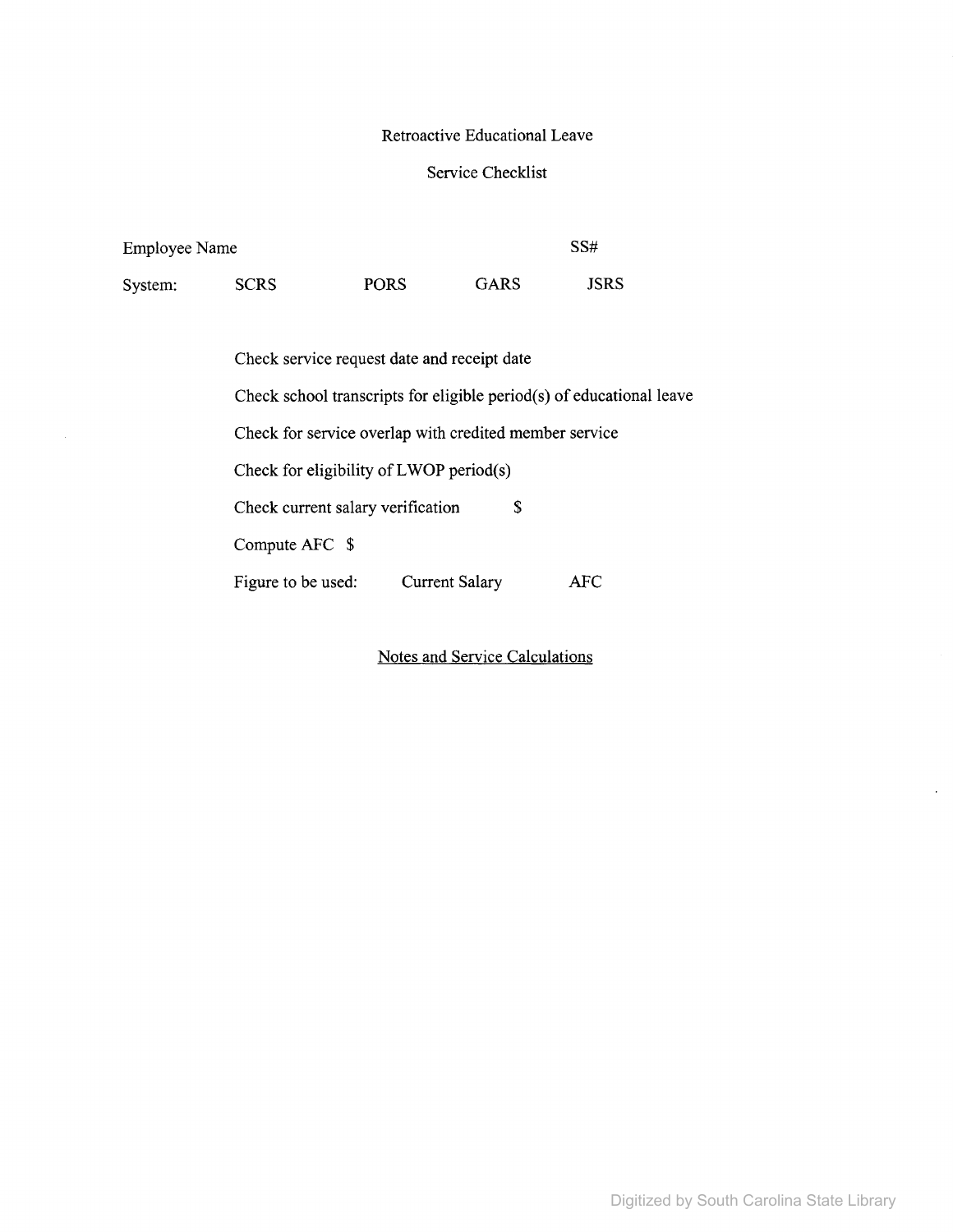### Out of State

### Service Checklist

| <b>Employee Name</b> |             |             | SS#         |      |
|----------------------|-------------|-------------|-------------|------|
| System:              | <b>SCRS</b> | <b>PORS</b> | <b>GARS</b> | JSRS |

Check service request date and receipt date Check OS verification form(s) for eligibility and service dates in Part II Check for service overlap with credited member service Check OS verification form(s) for retirement account closure in Part III Verify amount of eligible service years months days Check employer verification of current salary \$ Select highest salary in previous three fiscal years \$ Figure to be used: Current Salary High 3

### Notes and Service Calculations